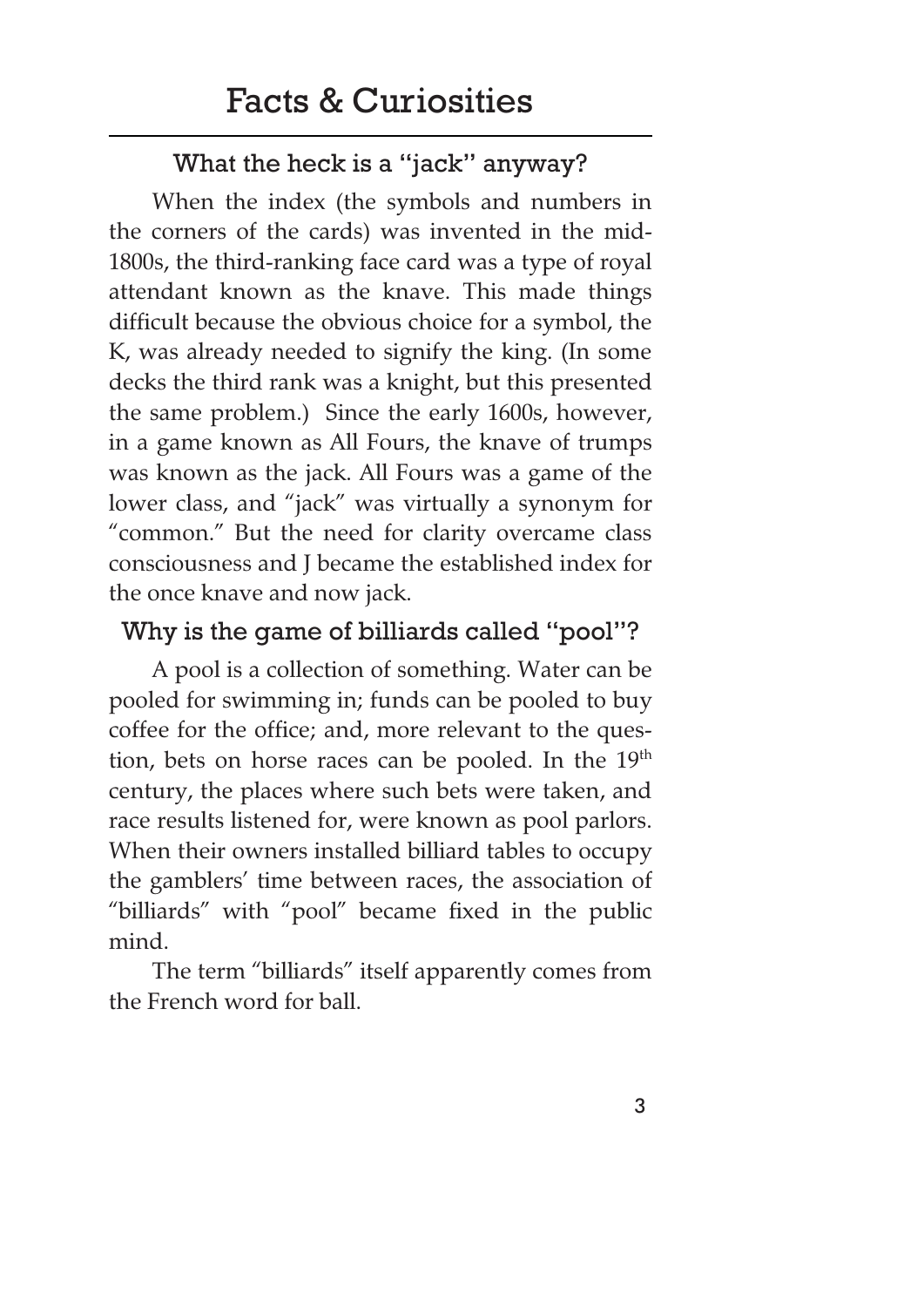### Why is the lowest card (the ace) often the most powerful?

History is hazy on this. When cards were introduced into Europe in the  $14<sup>th</sup>$  century, the king was ranked highest. But by the late  $15<sup>th</sup>$  century, some games gave the one card a special value and it began to be called the "ace," from the Latin "as" meaning "the standard" or "the best." This placement was much advanced during the French Revolution by those who supported the dominion of the lower classes over the royalty.

# If an ace is the best standard, what is a "deuce"?

Simply a two-spotted card or die. From the Latin "duo" and the French "deux" meaning "two." Likewise, the term "trey" simply means "three."

# Why is the ace of spades so fancy?

From the early 1600s until 1960, the British government imposed a special tax on playing cards. Printers were required to print — on the ace of spades — their name and a statement that the tax had been paid. The ace presumably was chosen because it had more available space for the message; why the spade suit was selected is unknown, although the ink color could have been a factor. Thus began the tradition of the manufacturer's logotype and more and more elaborate designs.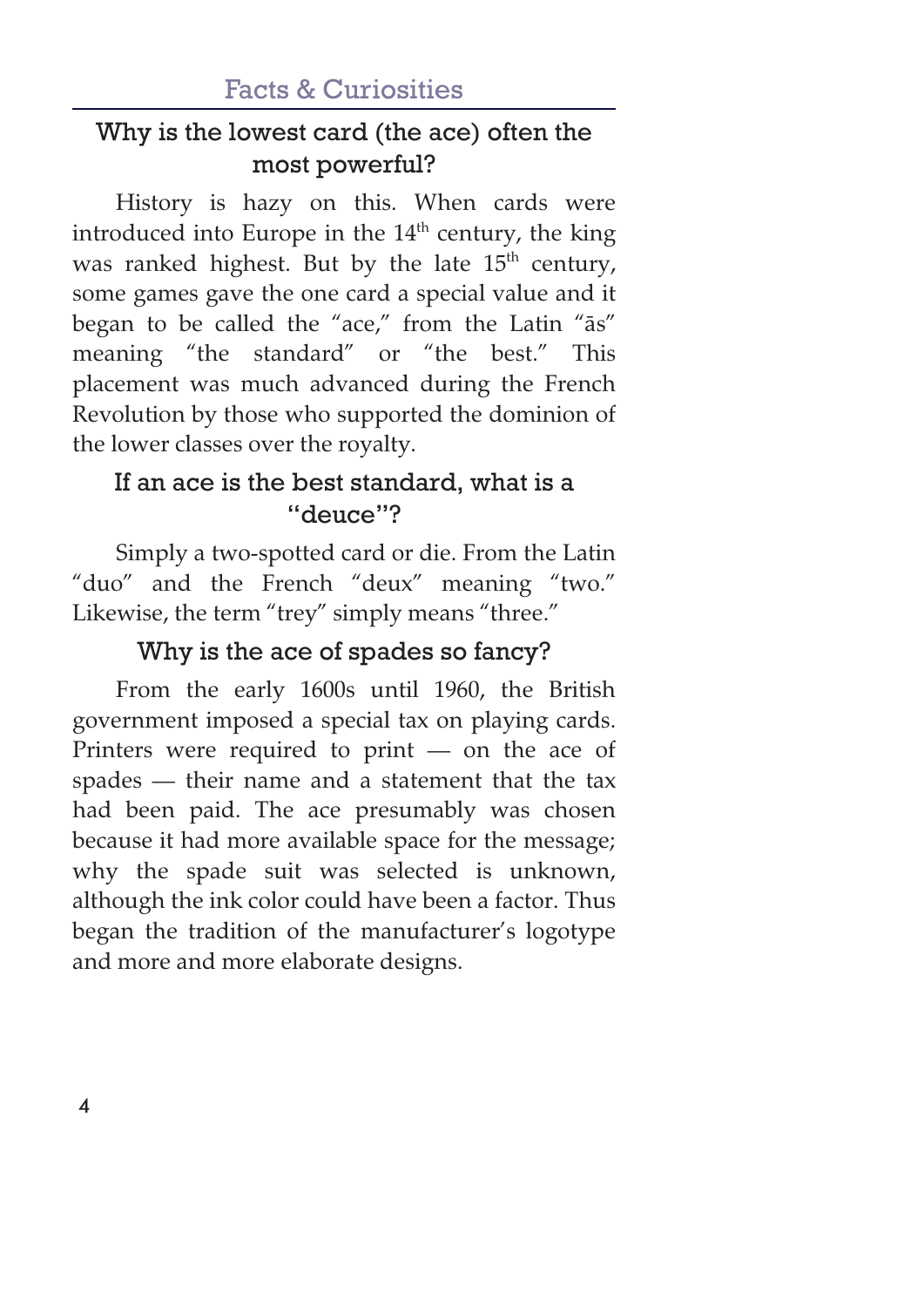# Facts & Curiosities

### Why is it called a "cue" stick?

The earliest known versions of billiards were indoor versions of croquet in which players knocked balls through a wicket and into holes on a table. When the mallet used proved too awkward to hit a ball lying close to the rail, a player would turn it around and poke the ball with the mallet's handle. This handle was called a "queue," another word for "tail."

### How did spin on the cue ball come to be known as "English"?

Both the leather tip and the use of chalk were developed in England in the first decades of the 19<sup>th</sup> century. The combination of the two dramatically increased the friction between cue and ball, thus allowing the imparting of useful spin. When these advances were brought to the United States by players from England, the spin became known as "English." In England itself, players call it "side."

#### How did jokers enter card decks?

History is obscure, even recent history. In Euchre, a game invented by the Pennsylvania Dutch, the jack of trump is the highest ranked card. This was also called the Euchre card or "juker card" and it evolved, apparently, into the "joker" during the 1860s. The joker became popular as a wild card in Poker games, and that is how it reached Europe. Examples of cards from the 1880s display the joker as a trickster or jester-like figure.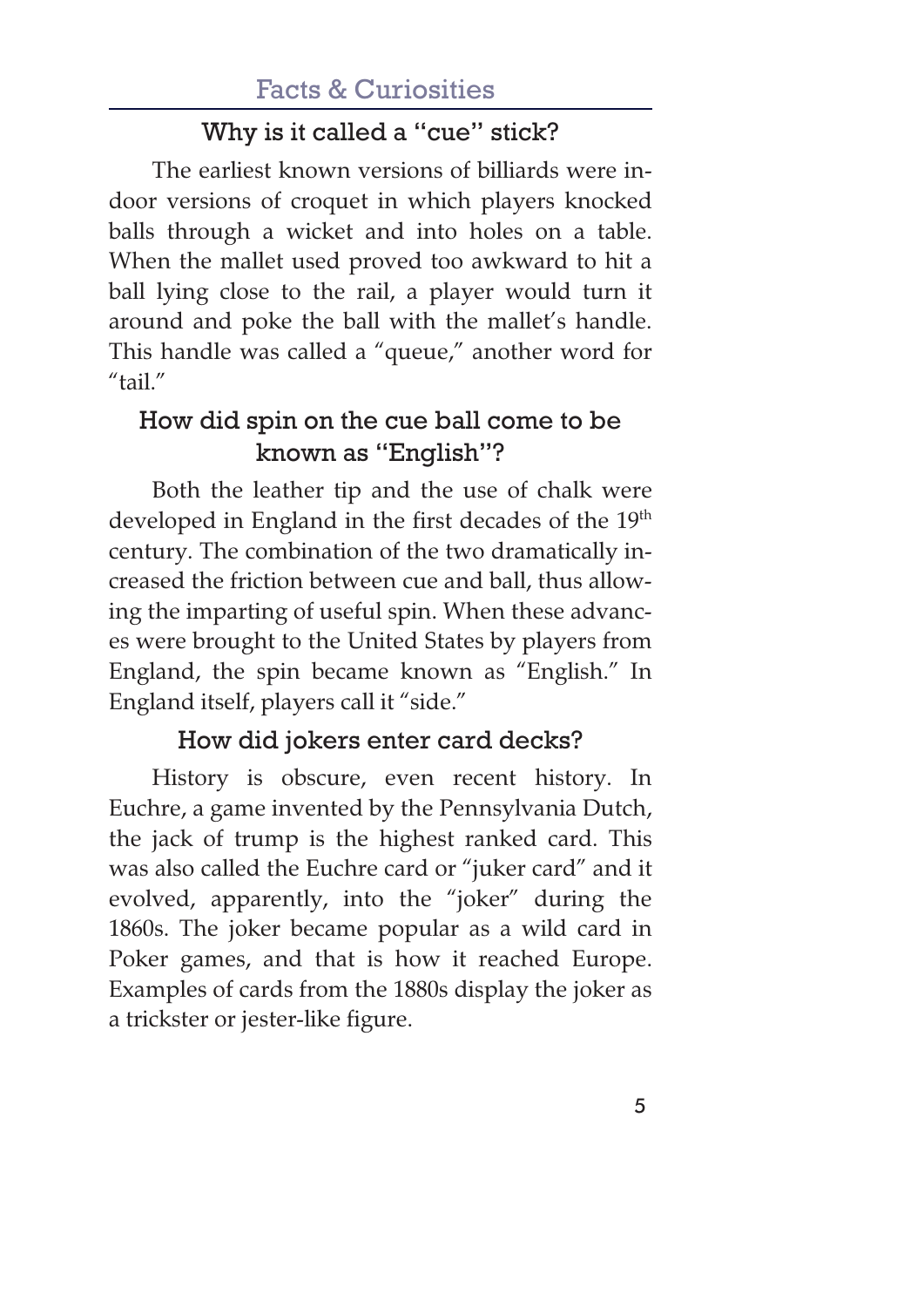# Facts & Curiosities

### Why four suits and fifty-two cards?

Other than the obvious correspondence between 52 cards/4 suits and 52 weeks/4 seasons, I have no idea how the numbers were determined. The first deck having 52 cards divided into four suits arrived in Europe from Egypt in the late 1300s. Each suit consisted of ten cards with pips and three court cards (king, viceroy, and under-deputy). These are long and narrow cards (about  $10'' \times 3\frac{3}{4}$ ). Being of Moslem origin, the court cards were illustrated with intricate abstract designs rather than portraits.

## After whom are the current face cards modeled ?

The city of Rouen in France became a major card -producing center in the  $16<sup>th</sup>$  century. Many of the decks sold in England were imported from Rouen, and the designs developed in that city became standard in the English-speaking world. Towards the end of the  $16<sup>th</sup>$  century, the French began associating certain court cards with famous names from history, but the practice never caught on in England or America. Thus, today's cards aren't really modeled on anyone.

### What do the card suits signify?

The suits of the earliest known 4-suit decks from Egypt were polo sticks, coins, swords, and cups. Italian and Spanish card painters changed the polo sticks to batons. German printers tended to use hearts, bells, leaves, and acorns. The French introduced card designs using the simple shapes of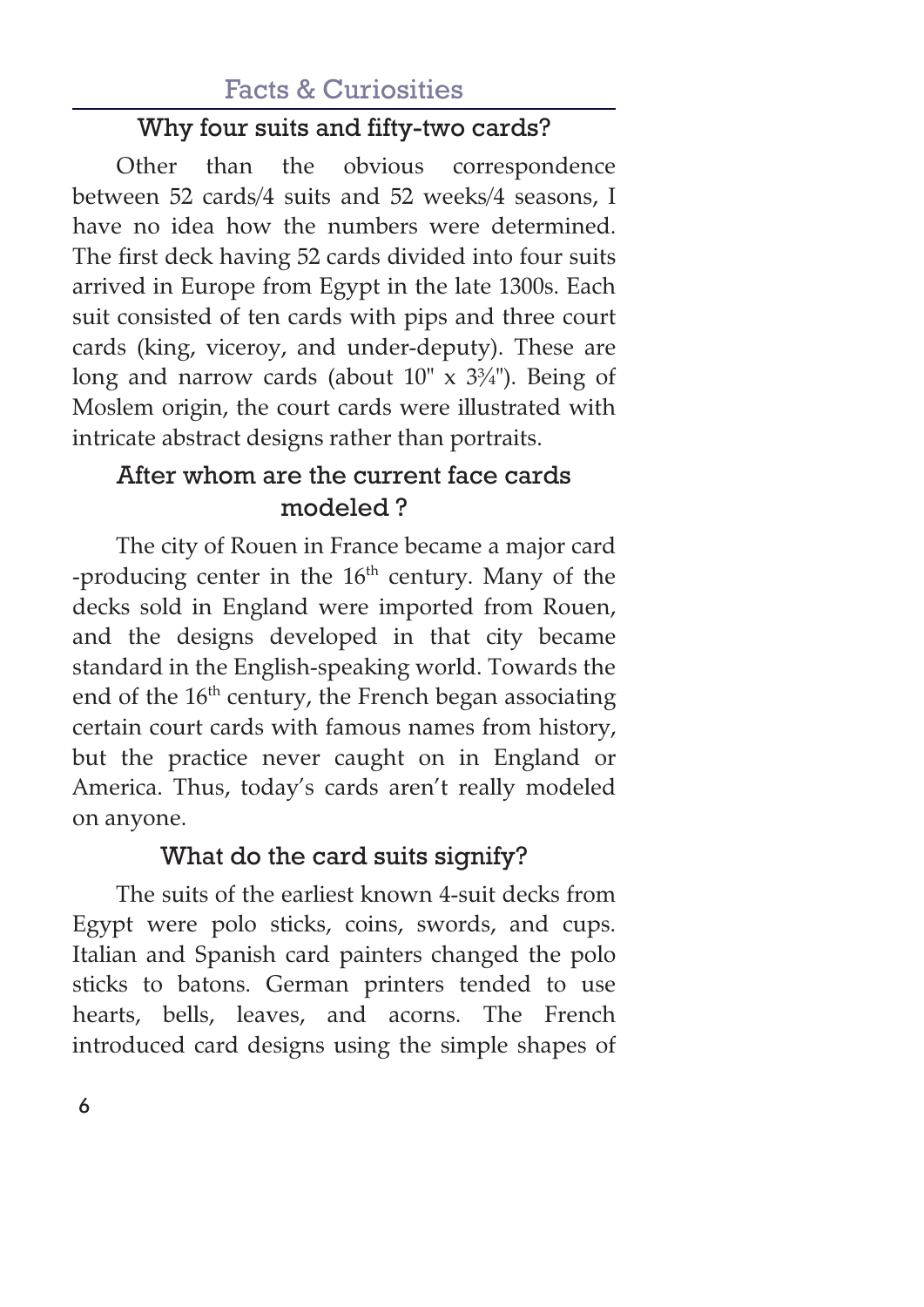spades, diamonds, hearts, and clubs and flat colors that enabled them to mass produce cards using woodcuts and stencils. The card decks most commonly used today are still based on these French images.

As for the meaning of these symbols, well, if you look at a dozen different sources you will likely find at least ten different opinions — none documented and many stated as fact. Some say the diamonds are spear tips and stand for foot soldiers, some claim the spades are stylized swords and stand for the knights while the diamonds indicate merchants, or maybe the aristocracy. Some say the clubs are representations of clover or other farm products and thus represent the peasantry. Some view the clubs as a group of three coins representing merchants. Others think clubs are really crosses and symbolize the clergy, while the spades, being shovels, represent the farmers. The opinions regarding hearts are particularly diverse. Those who dwell on sacred hearts say they represent the Christian church; others, seeing the shape as a sort of shield, favor an aristocratic explanation; and still others, noting that the shape doesn't really resemble a biological heart, human or otherwise, see a stylized vulva and claim it as a symbol of womanhood, unless it symbolizes royalty (who claimed first right to every bride).

We'll probably never know what was on the mind of the original designer.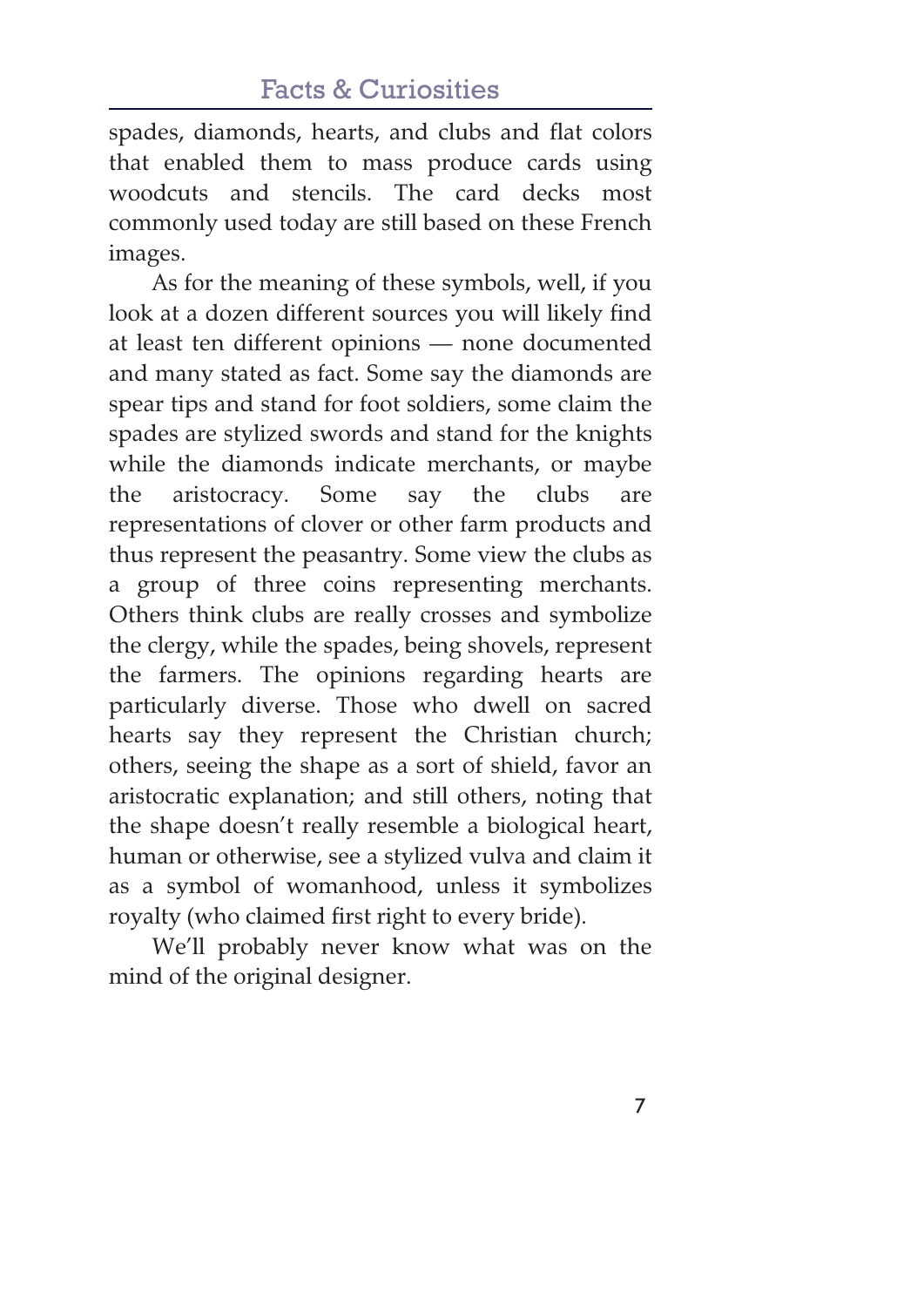### Do contemporary cards look very much like those early French designs?

Enough to be recognizably their descendents. But, there were two major changes in the mid 1800s. The first is the invention of reversible court cards. These meant that your opponents could no longer deduce some of your cards by watching you turn the face cards upright. The second advance is the addition of indices in the corners. These enabled holding all your cards in one hand while still being able to read them.

# Why do some card decks feature oversized indices?

While useful to the visually impaired, the original intent of such a design was to enable players in Stud Poker games to read the cards lying in front of opponents across the table.  $\blacksquare$